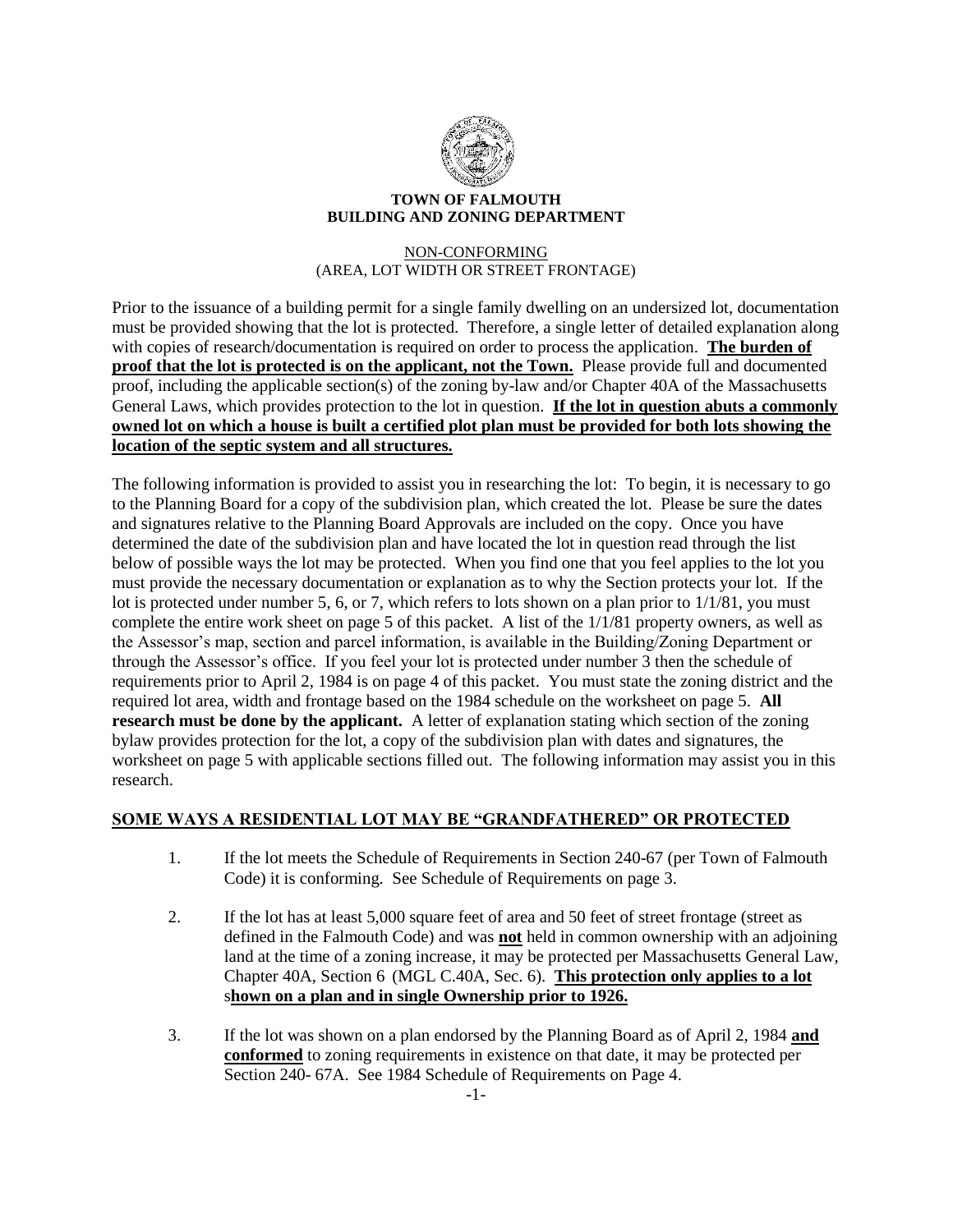4. If the lot is in a subdivision, it is protected for eight (8) years from when the definitive subdivision plan was endorsed by the Planning Board, per MGL C.40A, Sec. 6.

5. If the lot was not held in common ownership with adjoining land as of 1/1/81, it shall be eligible if the lot has at least (per Section 240-66C(2)):

(a) 40,000 square feet of area in an AGAA/RAA District

(b) 20,000 square feet of area in an AGA/RA/PU District

(c) 10,000 square feet of area in an AGB/RB District

(d) 7,500 square feet of area in an RC/GR District, for single-family construction only.

6. If the lot was not held in common ownership with adjoining land as of 1/1/81 and has at least 7,200 square feet of area, application may be made to the Zoning Board of Appeals for a Special Permit per Sec. 240-66C(3).

7. If the lot was held in common ownership with adjoining land on 1/1/81, it may be treated as not held in common ownership if, as of 1/1/81, a dwelling was in existence on all other commonly held, contiguous lots, or if, after 1/1/81, the lot was no longer held in common ownership and a dwelling was permitted by Special Permit on each of such adjoining lots per Sec. 240-66C(4). The minimum lot area required is 7,500 square feet.

8. Section 240-66C(6) allows for lots not protected by 240-66C(4) to apply to the Planning Board for a Special Permit to construct a single-family residence if the lots are on roads which have been constructed as of April 1, 1982 and if the lots are re-subdivided so that the total area of the commonly held lots, when divided by the number of building permits to be requested, results in an area of land per single-family residence that equals at least seventy-five percent (75%) of the existing requirements for that zoning district.

9. Any lot in RB or AGB Districts recorded in the BCRD before 1/1/75 may be eligible if it has at least 20,000 square feet of area and the lot width is 100' wide, or greater, per Sec. 240-66C(7).

10. Section 240-121 provides for Planned Residential Development a/k/a cluster zoning. Dwellings of different types may be erected on lots of less than the minimum areas, setbacks, widths, coverage or frontage specified in Section 240-67. The designation of Planned Residential Development requires a Special Permit from the Planning Board. Since this type of development has a Special Permit, there is no expiration, thus the undersized lots are protected indefinitely. Provide a letter of explanation for any lot that is protected by Special Permit in a Planned Residential Development.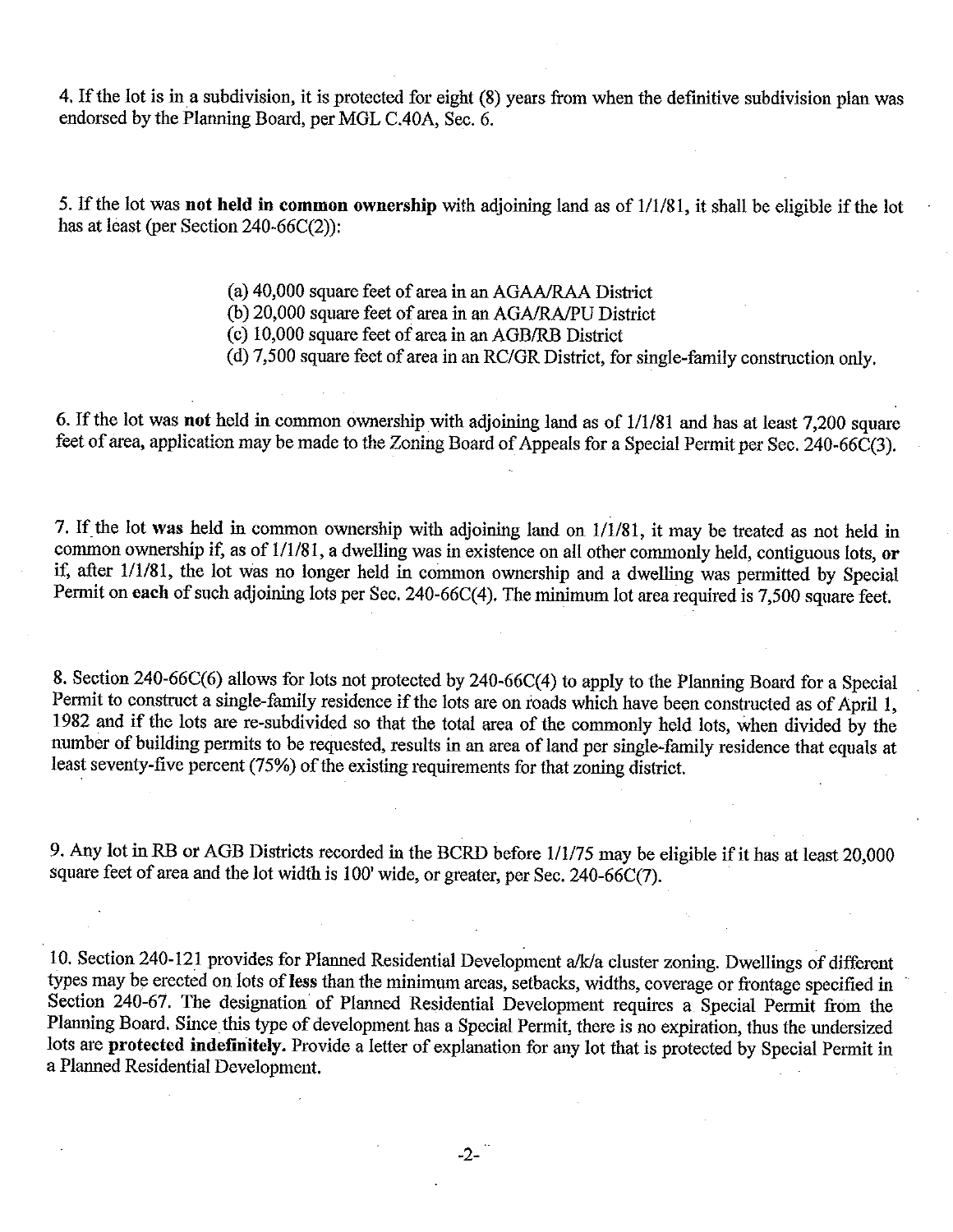| District                                                  | Minimum Lot Area<br>(square feet) | Minimum Lot Width<br>(feet) | Minimum Frontage<br>(linear feet) |
|-----------------------------------------------------------|-----------------------------------|-----------------------------|-----------------------------------|
| Single Residence AA                                       | 80,000                            | 200                         | 100                               |
| Single Residence A                                        | 40,000                            | 150                         | 100                               |
| Single Residence B                                        | 20,000                            | 125                         | 50                                |
| Single Residence C                                        | 15,000                            | 100                         | 50                                |
| <b>General Residence</b>                                  | 15,000                            | 100                         | 50                                |
| Public Use                                                | 40,000****                        | 150 ****                    | 100**                             |
| <b>Agricultural AA</b>                                    | 80,000                            | 200                         | 100                               |
| Agricultural A                                            | 40,000                            | 150                         | 100                               |
| <b>Agricultural B</b>                                     | 20,000                            | 125                         | 50                                |
| Marine                                                    | 15,000                            | 100                         | 50                                |
| <b>Business 1</b><br><b>Business 2</b><br>Business $3***$ | 40,000                            | 200                         | 100                               |
| Light Industrial A***                                     | 40,000                            | 150                         | 100                               |
| Light Industrial B                                        | 80,000                            | 200                         | 100                               |

## SCHEDULE OF REQUIREMENTS PRIOR TO APRIL 2, 1984 (SECTION 240-67A(4)

\* Requirements are those of the nearest residential district

\*\* No requirements for building on lots owned separate from all abutting property on 2/1/79

\*\*\* No requirements for building on lots owned separate from all abutting property and zoned Light Industrial A, as of 1/1/81.

\*\*\*\* Increase from 15,000, 100 and 50 feet respectively at 1982 A.T.M.

 $-3-$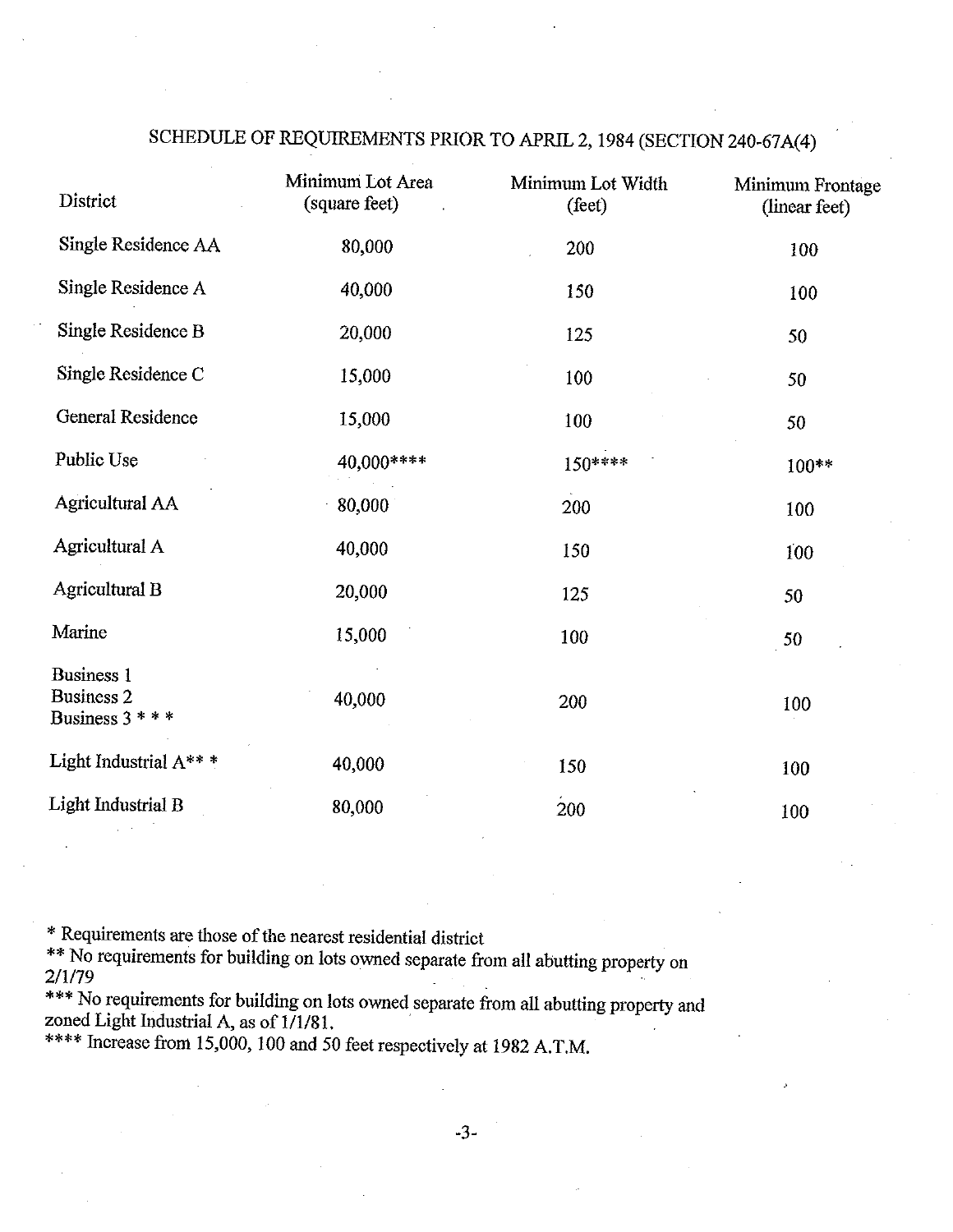|                                                                                                                       |               | CURRENT SCHEDULE OF REQUIREMENTS (SECTION 240-67)                                |               |
|-----------------------------------------------------------------------------------------------------------------------|---------------|----------------------------------------------------------------------------------|---------------|
|                                                                                                                       | Minimum       | Minimum                                                                          | Minimum       |
|                                                                                                                       | Lot Area      | Lot Width                                                                        | Frontage      |
| District                                                                                                              | (square feet) | (feet)                                                                           | (linear feet) |
| Single Residence AA                                                                                                   | 80,000        | 200                                                                              | 1504          |
| Single Residence A                                                                                                    | 45,0004       | 150                                                                              | 100           |
| Single Residence B7                                                                                                   | 40,0004,c     | 125                                                                              | 100a          |
| Single Residence C7                                                                                                   | 40,0004,c     | 100                                                                              | 100a          |
| <b>General Residence</b>                                                                                              | 20,0004       | 1254                                                                             | 100a          |
| Public Use                                                                                                            | 45,0004       | 150                                                                              | 100           |
| <b>Agricultural AA</b>                                                                                                | 80,000        | 200                                                                              | 1504          |
| Agricultural A                                                                                                        | 45,0004       | 150                                                                              | 100           |
| <b>Agricultural B</b>                                                                                                 | 40,0004,8,d   | 125                                                                              | 1004,a        |
| Marine                                                                                                                | 20,0004       | 100                                                                              | 100a          |
| <b>Business 1</b>                                                                                                     |               |                                                                                  |               |
| <b>Business 22</b>                                                                                                    | 40,000        | 200                                                                              | 200           |
| <b>Business 3</b>                                                                                                     | Note1         | Note1                                                                            | Note1         |
| <b>Light Industrial A3</b>                                                                                            | 40,000        | 150                                                                              | 100           |
| Light Industrial B                                                                                                    | 80,000        | 200                                                                              | 100           |
| Water Resource Overlayb<br>Coastal Pond Overlayb<br>Wildlife Corridor Overlayb<br><b>Accident Prevention Overlayb</b> | 80,000        | 200<br>(Refer to Article XXI)<br>(Refer to Article XX)<br>(Refer to Article XVI) | 150           |

#### NOTES:

1 Requirements are those of the nearest Single Residence, General Residence or Agricultural District, whichever is closest. [Amended ATM 4-1-1985, Art. 65] 2 No requirement for building on lots owned separate from all abutting property on February 1, 1979.

3 No requirements for building on lots owned separate from all abutting property and zoned Light Industrial A. as of 1 January 1981. [Added ATM 4-8-1981, Art. 53]

4 Corrected Subsection A shall not apply to any residential lot shown on a plan endorsed by the Planning Board as of April 2, 1984, if the lot conforms to the zoning requirements in existence on that date. Corrected Subsection A also shall not apply for the purpose of special permit applications under § 240-66C(6), provided that the provisions of this sentence shall not apply to more than three (3) adjoining lots in common ownership. This protection shall not restrict the Planning Board from considering alternatives to issuance of any special permit under § 240-66C(6). [Amended ATM 4-6-1987, Art. 62]

S Frontage for all lots along Route 151 extending from Route 28A to the Mashpee Town line and along Route 28 from the Bourne Town line to the Mashpee Town line shall be five hundred (500) linear feet minimum for all zoning districts. This restriction shall not apply to lots endorsed by the Planning Board as of October 1, 1985 [Added STM 10-8-1986, Art. 69]

6 Corrected Subsection A shall not apply to any residential lot shown on a preliminary or definite plan submitted to the Planning Board between March 1, 1983, to April 2, 1984, and subsequently approved between April 2, 1984, and December 31, 1984. [Added AFIM 11-17-1992, Art. 13, approved 7-16-93] 7 Corrected Single Residence B and Single Residence C shall not apply to any lot shown on a plan endorsed by the Planning Board prior to April 1, 1993, or to any lot shown on a plan submitted for approval to the Planning Board prior to April 1, 1993, and subsequently endorsed after that date. [Added ASTM 4-5-1993, Art. 13, approved 7-16-1993]

s Corrected Agricultural B shall not apply for any lot shown on a plan endorsed by the Planning [Board prior to April 1, 1993, and subsequently endorsed after that date. [Added AFTM 11-30-1993, Art. 4, approved 2-25-1994]

a [Amended STM 11-1-1988, Art. 61]

b [Amended STM-4-5-1989, Art. 47]

c [Amended ASTM 4-5-1993, Art. 13, approved 7-16-1993]

d [Amended AFTM 11-30-1993, Art. 4, approved 2-25-1994]